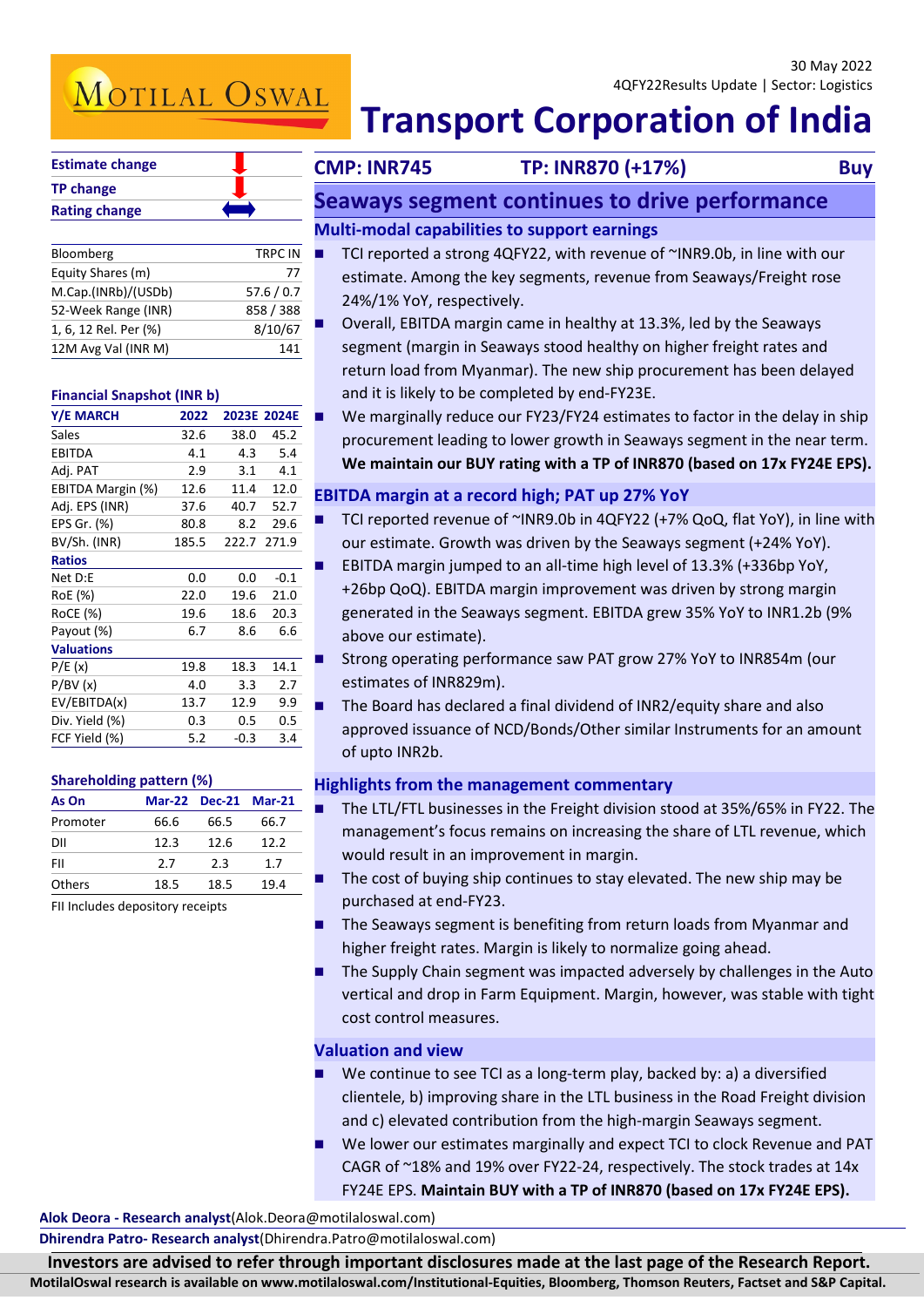| <b>Quarterly snapshot (Cons)</b> |           |         |             |             |        |        |             |             |              |             | <b>INR</b> <sub>m</sub> |
|----------------------------------|-----------|---------|-------------|-------------|--------|--------|-------------|-------------|--------------|-------------|-------------------------|
|                                  |           |         |             |             |        |        |             | <b>FY21</b> | <b>FY22</b>  | <b>FY22</b> | Var.                    |
| <b>1Q</b>                        | <b>2Q</b> | 3Q      | 4Q          | <b>1Q</b>   | 2Q     | 3Q     | <b>4Q</b>   |             |              | 4QE         | $v/s$ Est               |
| 4,057                            | 6,969     | 8,071   | 8,927       | 6,961       | 8,251  | 8,377  | 8,977       | 28,024      | 32,567       | 9,182       | (2)                     |
| $-38.5$                          | 1.8       | 14.3    | 33.7        | 71.6        | 18.4   | 3.8    | 0.6         | 3.1         | 16.2         | 2.9         |                         |
| 306                              | 622       | 797     | 886         | 758         | 1,045  | 1,092  | 1,193       | 2,612       | 4,087        | 1,097       | 9                       |
| 7.5                              | 8.9       | 9.9     | 9.9         | 10.9        | 12.7   | 13.0   | 13.3        | 9.3         | 12.6         | 12.0        |                         |
| $-47.6$                          | 6.0       | 23.0    | 51.3        | 147.3       | 67.9   | 37.0   | 34.6        | 8.6         | 56.5         | 23.8        |                         |
| 206                              | 209       | 233     | 280         | 247         | 256    | 255    | 371         | 928         | 1,130        | 254         |                         |
| 74                               | 69        | 63      | 61          | 47          | 33     | 26     | 22          | 267         | 128          | 35          |                         |
| 30                               | 66        | 46      | 113         | 41          | 29     | 53     | 76          | 255         | 199          | 55          |                         |
| 57                               | 410       | 547     | 658         | 504         | 785    | 864    | 875         | 1,672       | 3,028        | 863         | $\mathbf{1}$            |
| 0                                | 0         | 104     | 26          | $\mathbf 0$ | 0      | 0      | $\mathbf 0$ | 131         | $\mathbf{0}$ | 0           |                         |
| 57                               | 410       | 443     | 632         | 504         | 785    | 864    | 875         | 1,541       | 3,028        | 863         | $\mathbf{1}$            |
| 9                                | 84        | 65      | 81          | 64          | 96     | 108    | 109         | 238         | 377          | 109         |                         |
| 14.9                             | 20.5      | 14.7    | 12.8        | 12.7        | 12.3   | 12.5   | 12.4        | 15.5        | 12.4         | 12.6        |                         |
| $-6.4$                           | $-6.7$    | $-10.9$ | $-8.9$      | $-6.0$      | $-7.5$ | $-7.5$ | $-9.8$      | $-32.9$     | $-32.1$      | $-9.0$      |                         |
| $-1$                             | 47        | 52      | 104         | 35          | 73     | 72     | 97          | 201         | 277          | 84          |                         |
| 41                               | 366       | 418     | 646         | 469         | 754    | 821    | 854         | 1,471       | 2,896        | 829         | $\overline{\mathbf{3}}$ |
| 41                               | 366       | 523     | 672         | 469         | 754    | 821    | 854         | 1,602       | 2,896        | 829         | 3                       |
| $-88.1$                          | $-23.5$   | 53.6    | 86.5        | 1,049       | 106.0  | 57.0   | 27.0        | 5.2         | 80.8         | 23.3        |                         |
| 1.0                              | 5.3       | 6.5     | 7.5         | 6.7         | 9.1    | 9.8    | 9.5         | 5.7         | 8.9          | 9.0         |                         |
|                                  |           |         | <b>FY21</b> |             |        |        | <b>FY22</b> |             |              |             |                         |

E: MOFSL Estimates

### **4QFY22 in charts**

#### **Exhibit 1: Revenue flat YoY on a very high base** Revenue (INR b)  $\leftarrow\leftarrow$  Revenue Growth YoY (%) 14.3 33.7 71.6 18.4 3.8 0.6  $13.4$  10.4  $-0.6$  -10.1  $-38.5$   $1.8$ O 6.6 6.8 7.1 6.7 4.1 7.0 8.1 8.9 7.0 8.3 8.4 9.0 1QFY20 2QFY20 4QFY20 4QFY22 3QFY20 2QFY21 4QFY21 1QFY22 1QFY21 3QFY21 2QFY22 3QFY22

Source: Company, MOFSL





Source: Company, MOFSL

### **Exhibit 2: EBITDA margin at a record high**



Source: Company, MOFSL

### **Exhibit 4: Strong operating performance helps improve margin**



Source: Company, MOFSL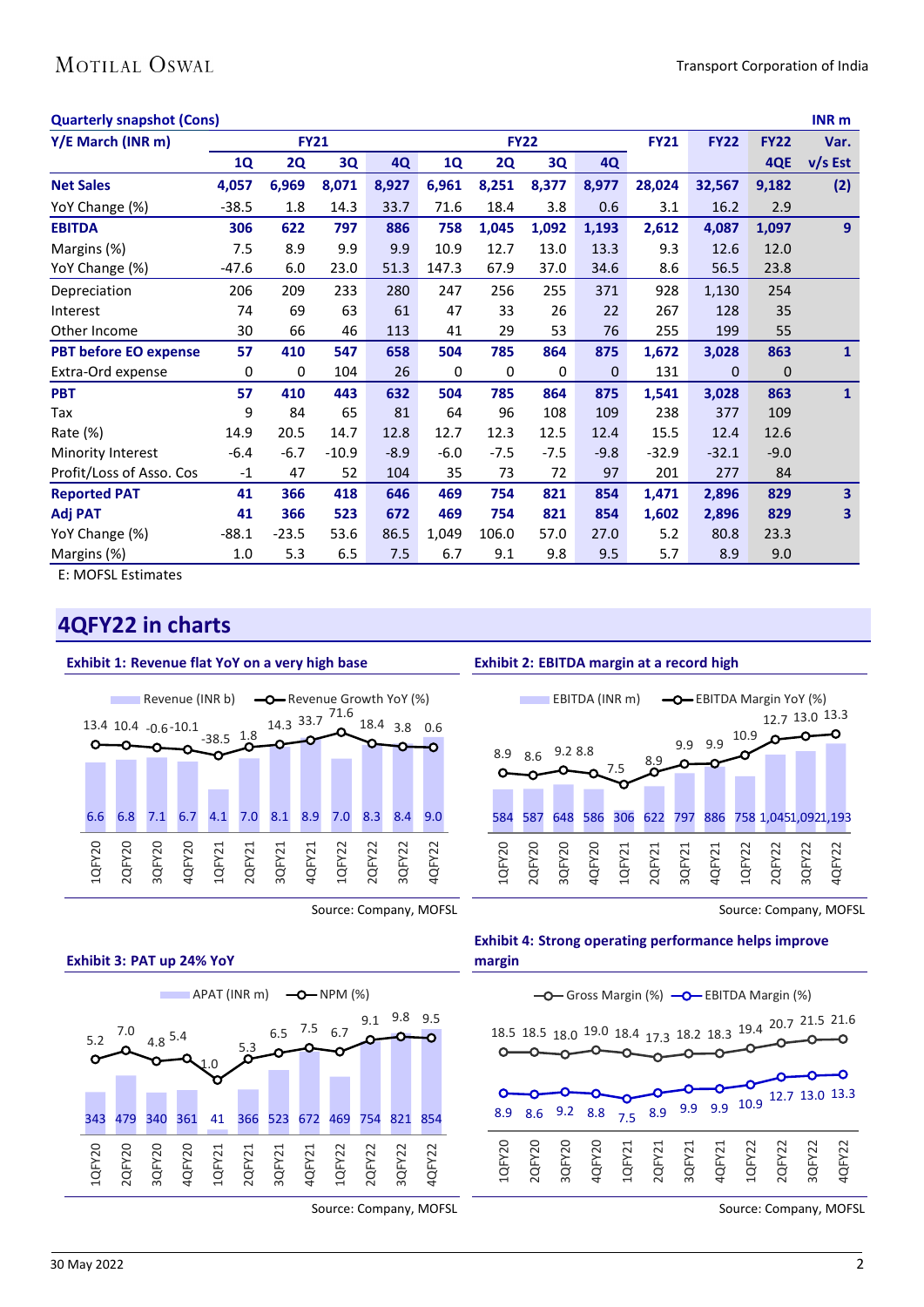## MOTILAL OSWAL

### **Exhibit 5: Segmental performance**

|                                     | <b>1QFY21</b> | <b>2QFY21</b> | <b>3QFY21</b> | <b>4QFY21</b> | <b>1QFY22</b> | <b>2QFY22</b> | <b>3QFY22</b> | <b>4QFY22</b> |
|-------------------------------------|---------------|---------------|---------------|---------------|---------------|---------------|---------------|---------------|
| <b>Segment Revenue (INR m)</b>      |               |               |               |               |               |               |               |               |
| Freight                             | 2,301         | 3,572         | 4,149         | 4,763         | 3,647         | 4,128         | 4,323         | 4,797         |
| Supply chain                        | 1,145         | 2,541         | 3,011         | 3,041         | 2,263         | 2,843         | 2,788         | 2,745         |
| Seaways                             | 682           | 932           | 1,038         | 1,301         | 1,150         | 1,342         | 1,479         | 1,607         |
| Energy                              | 14            | 17            | 3             | 5             | 15            | 21            | 6             | 12            |
| <b>Net segment Revenue</b>          | 4,142         | 7,061         | 8,201         | 9,111         | 7,074         | 8,334         | 8,596         | 9,161         |
| Growth YoY (%)                      |               |               |               |               |               |               |               |               |
| Freight                             | $-32.0$       | 0.7           | 10.8          | 32.0          | 58.5          | 15.6          | 4.2           | 0.7           |
| Supply chain                        | $-53.1$       | 2.5           | 23.9          | 42.0          | 97.6          | 11.9          | $-7.4$        | $-9.7$        |
| Seaways                             | $-13.5$       | 9.2           | 4.9           | 24.4          | 68.6          | 44.0          | 42.6          | 23.5          |
| Energy                              | $-7.5$        | $-43.4$       | $-43.5$       | $-10.2$       | 10.3          | 23.8          | 111.5         | 117.0         |
| <b>Net segment Revenue</b>          | $-37.5$       | 2.2           | 14.4          | 33.9          | 70.8          | 18.0          | 4.8           | 0.6           |
| <b>Revenue Share (%)</b>            |               |               |               |               |               |               |               |               |
| Freight                             | 56            | 51            | 51            | 52            | 52            | 50            | 50            | 52            |
| Supply chain                        | 28            | 36            | 37            | 33            | 32            | 34            | 32            | 30            |
| Seaways                             | 16            | 13            | 13            | 14            | 16            | 16            | 17            | 18            |
| Energy                              | 0             | 0             | $\mathbf 0$   | $\mathbf 0$   | 0             | 0             | 0             | $\mathbf 0$   |
| <b>Total Revenue Share</b>          | 100           | 100           | 100           | 100           | 100           | 100           | 100           | 100           |
| Segment Results (EBIT) - (INR m)    |               |               |               |               |               |               |               |               |
| Freight                             | 41            | 119           | 173           | 190           | 127           | 162           | 188           | 198           |
| Supply chain                        | 32            | 166           | 200           | 209           | 121           | 166           | 167           | 196           |
| Seaways                             | 41            | 155           | 235           | 306           | 293           | 480           | 540           | 477           |
| Energy                              | 8             | 11            | $-3$          | $-1$          | 10            | 15            | $-1$          | 6             |
| <b>Total Segment Results</b>        | 121           | 450           | 605           | 703           | 551           | 824           | 893           | 877           |
| <b>Segmental EBIT Margin (%)</b>    |               |               |               |               |               |               |               |               |
| Freight                             | 1.8           | 3.3           | 4.2           | 4.0           | 3.5           | 3.9           | 4.3           | 4.1           |
| Supply chain                        | 2.8           | 6.5           | 6.7           | 6.9           | 5.3           | 5.8           | 6.0           | 7.1           |
| Seaways                             | 6.0           | 16.6          | 22.6          | 23.5          | 25.5          | 35.8          | 36.5          | 29.7          |
| Energy                              | 56.6          | 64.3          | $-126.9$      | $-13.2$       | 65.3          | 74.0          | $-14.5$       | 48.7          |
| <b>Total</b>                        | 2.9           | 6.4           | 7.4           | 7.7           | 7.8           | 9.9           | 10.4          | 9.6           |
| <b>EBIT Margin Change YoY (bps)</b> |               |               |               |               |               |               |               |               |
| Freight                             | $-91$         | 46            | 78            | 58            | 172           | 61            | 16            | 15            |
| Supply chain                        | $-410$        | 16            | 122           | 190           | 257           | $-70$         | $-67$         | 27            |
| Seaways                             | $-1,389$      | $-45$         | $-24$         | 196           | 1,956         | 1,919         | 1,384         | 619           |
| Energy                              | 2,056         | $-440$        | 15,569        | $-1,151$      | 872           | 975           | 11,238        | 6,190         |
| <b>Total</b>                        | $-342$        | 22            | 79            | 104           | 488           | 351           | 301           | 185           |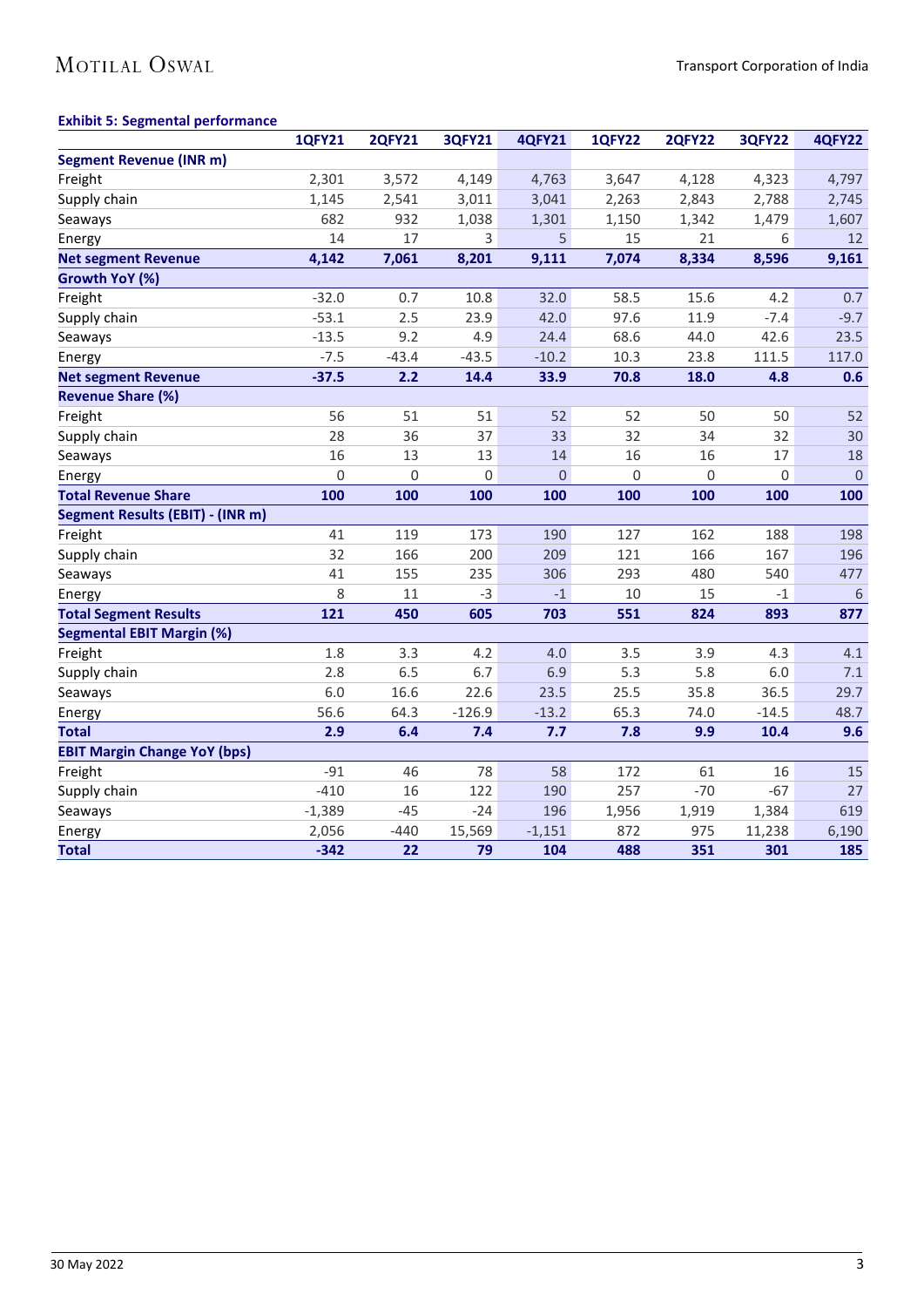

### **Highlights from the management commentary**

### **Operational highlights**

- Revenue growth was flat YoY at ~INR9.0b. This was due to very strong base of last year which had some pent-up demand. Seaways segment grew +24% YoY.
- EBITDA margin touched a record high of 13.3% (+336bp YoY). On a QoQ basis, margin improved by 26bp. The improvement was led by the strong margin generated in the Seaways segment.
- The freight rates have increased by 5-10% across end-use segments. The ROCE in Freight business is on improving trend with asset light model and stable margins.
- While Freight Services and Seaways have done well, the Supply Chain segment has been weak due to a slowdown in the Auto vertical.

### **Freight segment**

- The LTL/FTL proportion in the Freight division stood at 35%/65% in FY22. The management expects the share of LTL to rise to 40% in FY25.
- Fuel price change in embedded in contract with the customers and it is passed on to the customers as per the terms of the contracts. No major benefit due to the diesel cut is there for TCI.

### **Supply Chain segment**

- The segment saw de-growth during 4Q FY22 amid supply disruption in automotive segment and drop in Farm Equipment business.
- The Company added  $3^{rd}$  Automobile Freight Train Operator (AFTO) rake during the quarter.
- Margins are stable for the segment with controlled cost structure & lower interest cost which off-setting depreciation and other fixed cost.
- The Auto sector contributes a lion's share of revenue in the Supply Chain division.
- **E** Company expects demand from the Auto sector to return as semiconductor shortages and high raw material prices subside.
- It is looking at a diversified customer base and service offerings to maintain the growth momentum and tackle competition in this segment.

### **Seaways segment**

- Margin in the Seaways segment remained elevated in 4QFY22 due to availability of return loads from Myanmar and freight rates.
- **Margin may sustain in the short term, but is likely to stabilize at 25% going** forward.
- Three ships would be dry docking in FY23.
- The Cost of ships has increase and freight rates have also increased. So payback period has not changed.
- Global Shipping rates have remained elevated and rates are expected to remain firm in the next few quarters.

### **Capex**

- **FY23 capex guidance has been pegged at INR3.15b and would mainly be spent** on assets like Ships, Warehouses, Container and rakes.
- $\blacksquare$  The plan of buying the seventh ship is expected by end of FY23 as ship rates continue to remain elevated.
- The management expects rates to moderate by 2H FY23.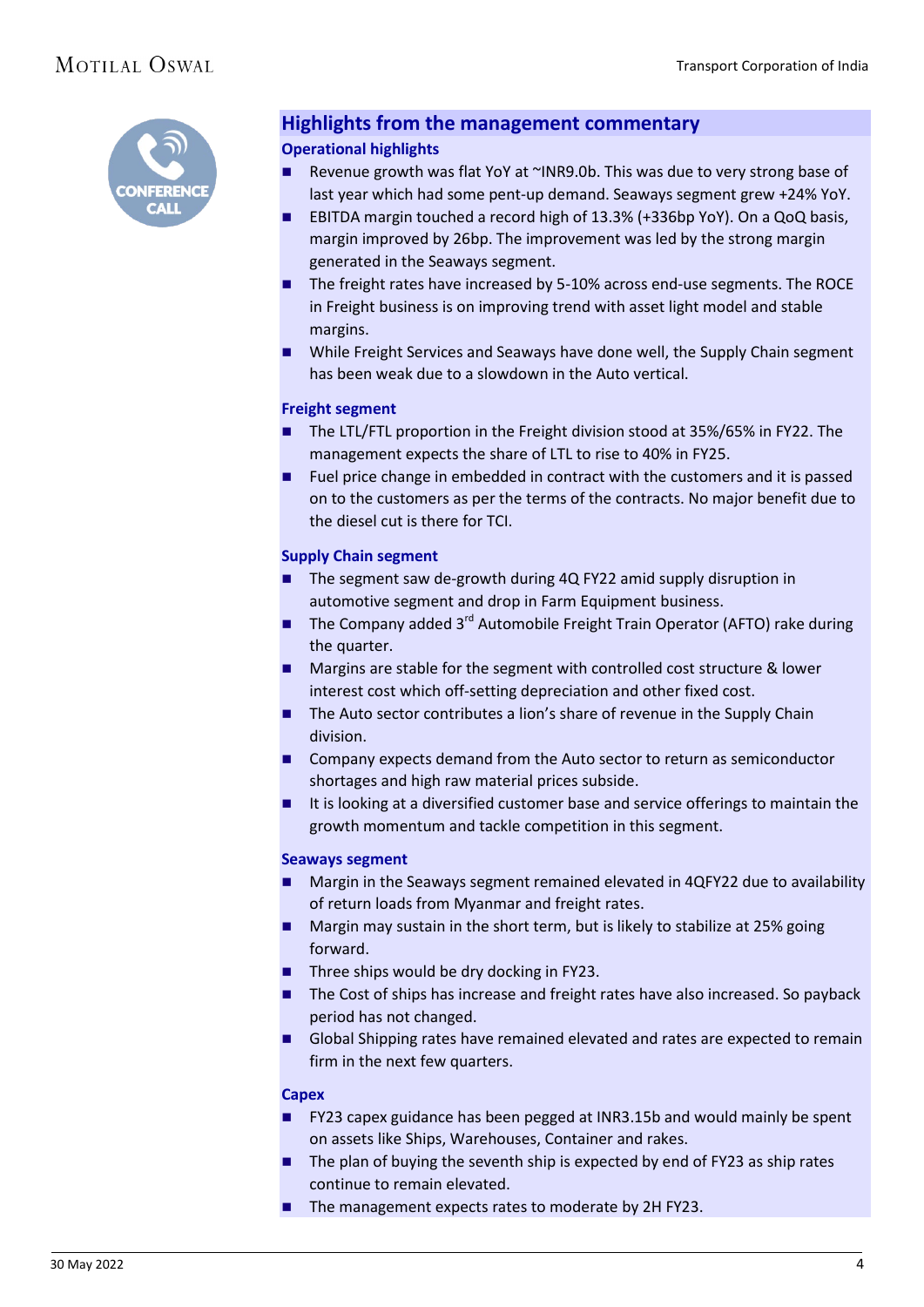### **Story in charts**

### **Exhibit 6: Freight and 3PL to dominate**



Source: Company, MOFSL

### **Exhibit 8: Margin to remain stable**



### Source: Company, MOFSL



### Source: Company, MOFSL

### **Exhibit 7: Revenue growth to remain strong**



Source: Company, MOFSL

### **Exhibit 9: Strong operating performance to drive PAT**







Source: Company, MOFSL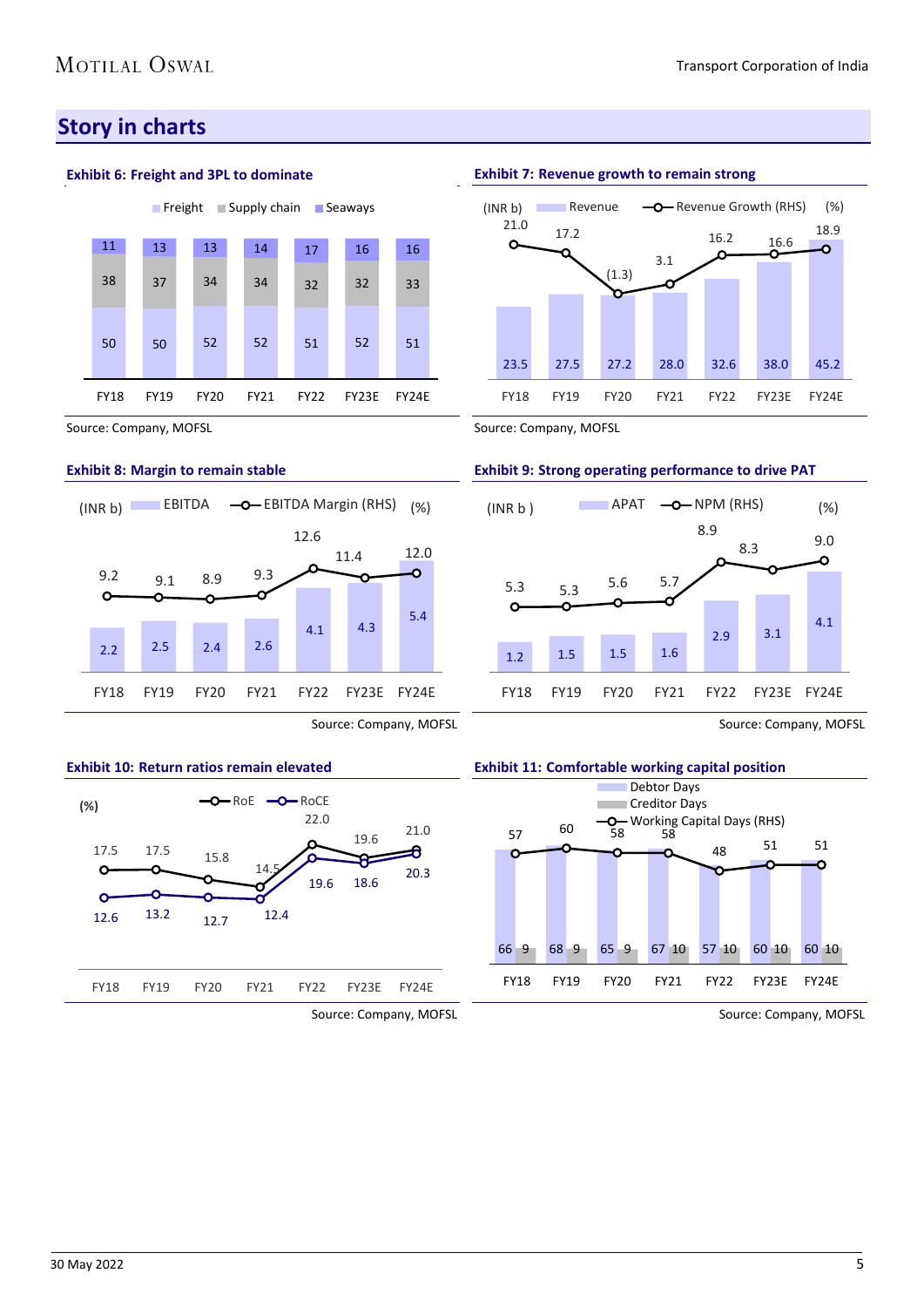### **Financials and valuations**

| <b>Consolidated Income Statement</b>         |             |             |             |             |             |              |              |
|----------------------------------------------|-------------|-------------|-------------|-------------|-------------|--------------|--------------|
| Y/E March (INR m)                            | <b>FY18</b> | <b>FY19</b> | <b>FY20</b> | <b>FY21</b> | <b>FY22</b> | <b>FY23E</b> | <b>FY24E</b> |
| <b>Net Sales</b>                             | 23,499      | 27,536      | 27,178      | 28,024      | 32,567      | 37,987       | 45,157       |
| Change (%)                                   | 21.0        | 17.2        | $-1.3$      | 3.1         | 16.2        | 16.6         | 18.9         |
| Gross Margin (%)                             | 18.9        | 18.2        | 18.5        | 18.0        | 20.9        | 19.8         | 20.0         |
| <b>EBITDA</b>                                | 2,165       | 2,495       | 2,405       | 2,612       | 4,087       | 4,340        | 5,412        |
| Margin (%)                                   | 9.2         | 9.1         | 8.9         | 9.3         | 12.6        | 11.4         | 12.0         |
| Depreciation                                 | 686         | 774         | 825         | 928         | 1,130       | 1,091        | 1,255        |
| <b>EBIT</b>                                  | 1,478       | 1,721       | 1,580       | 1,684       | 2,957       | 3,249        | 4,157        |
| Int. and Finance Charges                     | 322         | 374         | 343         | 267         | 128         | 76           | 55           |
| Other Income                                 | 144         | 195         | 201         | 255         | 199         | 243          | 316          |
| <b>PBT</b>                                   | 1,301       | 1,542       | 1,438       | 1,672       | 3,028       | 3,416        | 4,418        |
| Tax                                          | 287         | 333         | 159         | 238         | 377         | 615          | 795          |
| Effective Tax Rate (%)                       | 22.0        | 21.6        | 11.1        | 14.3        | 12.4        | 18.0         | 18.0         |
| PAT before MI, Associates, and EO Items      | 1,014       | 1,209       | 1,279       | 1,434       | 2,652       | 2,801        | 3,623        |
| Share of profit/(loss) of Associates and JVs | 224         | 251         | 252         | 201         | 277         | 364          | 471          |
| Minority Interest                            | 0           | 0           | -8          | $-33$       | $-32$       | $-30$        | $-30$        |
| <b>Extraordinary Items</b>                   | 0           | 7           | 99          | 131         | 0           | $\mathbf{0}$ | $\mathbf{0}$ |
| <b>Reported PAT</b>                          | 1,238       | 1,453       | 1,424       | 1,471       | 2,896       | 3,135        | 4,064        |
| <b>Adjusted PAT</b>                          | 1,238       | 1,460       | 1,522       | 1,602       | 2,896       | 3,135        | 4,064        |
| Change (%)                                   | 52.4        | 17.9        | 4.3         | 5.2         | 80.8        | 8.2          | 29.6         |
| Margin (%)                                   | 5.3         | 5.3         | 5.6         | 5.7         | 8.9         | 8.3          | 9.0          |

### **Consolidated Balance Sheet**

| Y/E March (INR m)                | <b>FY18</b> | <b>FY19</b> | <b>FY20</b> | <b>FY21</b> | <b>FY22</b> | <b>FY23E</b> | <b>FY24E</b> |
|----------------------------------|-------------|-------------|-------------|-------------|-------------|--------------|--------------|
| <b>Equity Share Capital</b>      | 153         | 153         | 154         | 154         | 155         | 155          | 155          |
| <b>Total Reserves</b>            | 7,465       | 8,766       | 10,085      | 11,543      | 14,148      | 17,013       | 20,807       |
| <b>Net Worth</b>                 | 7,618       | 8,920       | 10,239      | 11,697      | 14,303      | 17,168       | 20,962       |
| <b>Minority Interest</b>         | 47          | 52          | 57          | 86          | 274         | 274          | 274          |
| <b>Deferred Tax Liabilities</b>  | 445         | 390         | 302         | 273         | 276         | 276          | 276          |
| <b>Total Loans</b>               | 4,396       | 4,703       | 4,186       | 2,767       | 1,039       | 694          | 521          |
| <b>Capital Employed</b>          | 12,505      | 14,065      | 14,784      | 14,823      | 15,892      | 18,412       | 22,032       |
| <b>Gross Block</b>               | 7,873       | 9,503       | 10,595      | 10,684      | 11,646      | 14,396       | 15,896       |
| Less: Accum. Deprn.              | 1,615       | 2,235       | 3,111       | 3,275       | 4,405       | 5,496        | 6,751        |
| <b>Net Fixed Assets</b>          | 6,258       | 7,268       | 7,483       | 7,409       | 7,241       | 8,899        | 9,145        |
| Capital WIP                      | 563         | 40          | 450         | 690         | 846         | 796          | 766          |
| <b>Total Investments</b>         | 1,044       | 1,168       | 1,354       | 1,500       | 1,927       | 1,927        | 1,927        |
| Curr. Assets, Loans, and Adv.    | 6,113       | 7,683       | 7,547       | 7,790       | 8,257       | 9,448        | 13,355       |
| Inventory                        | 33          | 53          | 66          | 71          | 85          | 104          | 124          |
| <b>Account Receivables</b>       | 4,249       | 5,151       | 4,873       | 5,110       | 5,083       | 6,244        | 7,423        |
| <b>Cash and Bank Balances</b>    | 142         | 155         | 259         | 395         | 745         | 428          | 2,633        |
| Cash                             | 127         | 101         | 132         | 341         | 679         | 362          | 2,567        |
| <b>Bank Balance</b>              | 15          | 55          | 128         | 55          | 66          | 66           | 66           |
| Loans and Advances               | 235         | 268         | 268         | 124         | 12          | 14           | 17           |
| Others                           | 1,453       | 2,056       | 2,081       | 2,089       | 2,333       | 2,657        | 3,159        |
| <b>Current Liab. and Prov.</b>   | 1,472       | 2,095       | 2,050       | 2,565       | 2,379       | 2,659        | 3,161        |
| <b>Account Payables</b>          | 597         | 674         | 639         | 759         | 851         | 993          | 1,180        |
| <b>Other Current Liabilities</b> | 820         | 1,355       | 1,309       | 1,719       | 1,276       | 1,373        | 1,632        |
| Provisions                       | 55          | 65          | 102         | 86          | 251         | 293          | 349          |
| <b>Net Current Assets</b>        | 4,641       | 5,589       | 5,497       | 5,225       | 5,878       | 6,789        | 10,195       |
| <b>Application of Funds</b>      | 12,505      | 14,065      | 14,784      | 14,823      | 15,891      | 18,411       | 22,032       |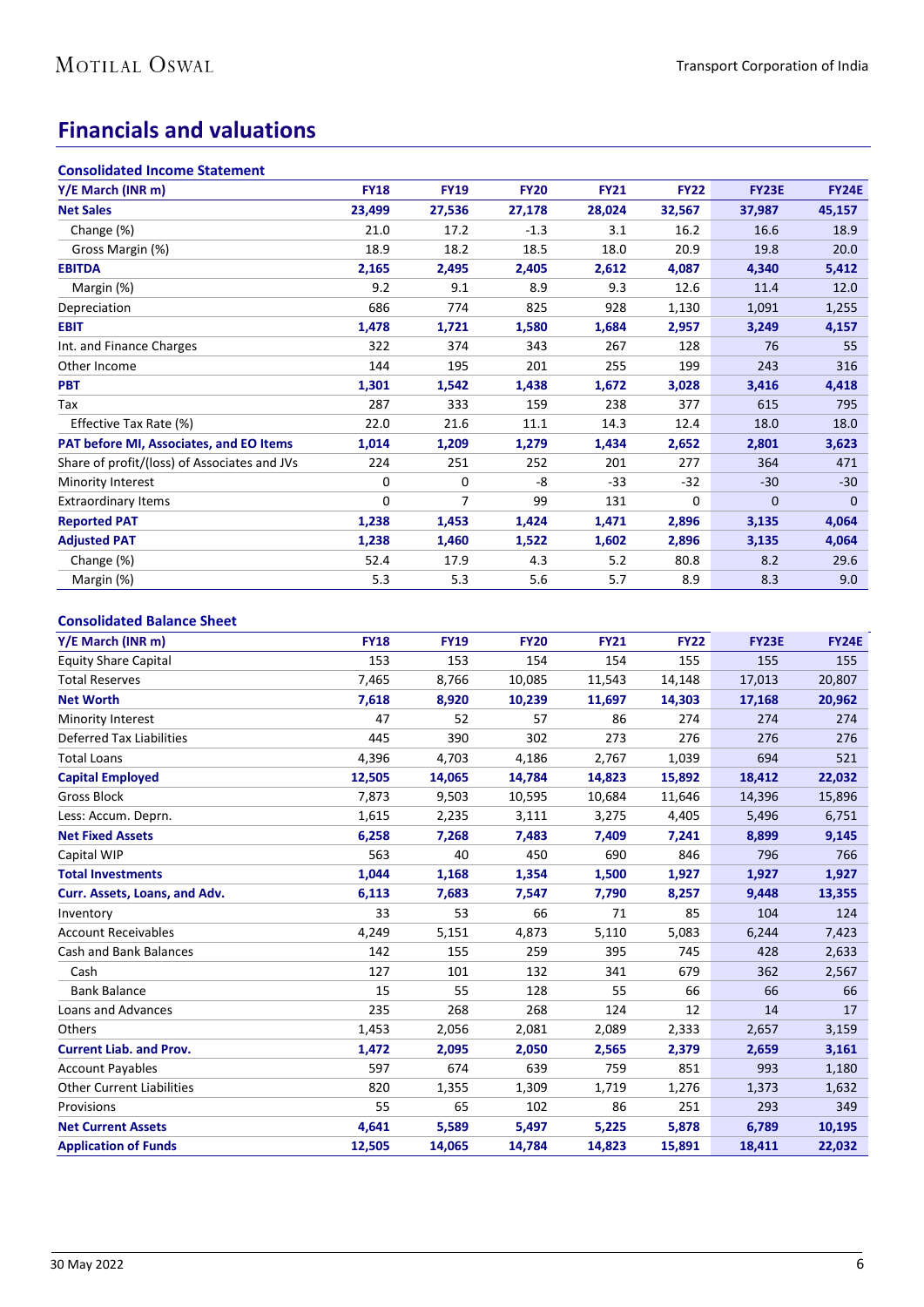### **Financials and valuations**

| <b>Ratios</b>                 |             |              |             |             |             |              |              |
|-------------------------------|-------------|--------------|-------------|-------------|-------------|--------------|--------------|
| Y/E March                     | <b>FY18</b> | <b>FY19</b>  | <b>FY20</b> | <b>FY21</b> | <b>FY22</b> | <b>FY23E</b> | <b>FY24E</b> |
| <b>Basic (INR)</b>            |             |              |             |             |             |              |              |
| <b>EPS</b>                    | 16.1        | 18.9         | 19.7        | 20.8        | 37.6        | 40.7         | 52.7         |
| EPS growth (%)                | 52.4        | 17.9         | 4.3         | 5.2         | 80.8        | 8.2          | 29.6         |
| Cash EPS                      | 25.0        | 29.0         | 30.4        | 32.8        | 52.2        | 54.8         | 69.0         |
| BV/Share                      | 98.8        | 115.7        | 132.8       | 151.7       | 185.5       | 222.7        | 271.9        |
| <b>DPS</b>                    | 1.6         | 1.8          | 2.0         | 2.5         | 2.5         | 3.5          | 3.5          |
| Payout (Incl. Div. Tax, %)    | 13.2        | 12.6         | 14.1        | 13.1        | 6.7         | 8.6          | 6.6          |
| Valuation (x)                 |             |              |             |             |             |              |              |
| P/E                           | 46.4        | 39.4         | 37.7        | 35.9        | 19.8        | 18.3         | 14.1         |
| Cash P/E                      | 29.8        | 25.7         | 24.5        | 22.7        | 14.3        | 13.6         | 10.8         |
| EV/EBITDA                     | 28.0        | 24.4         | 25.0        | 22.3        | 13.7        | 12.9         | 9.9          |
| EV/Sales                      | 2.6         | 2.2          | 2.2         | 2.1         | 1.7         | 1.5          | 1.2          |
| P/BV                          | 7.5         | 6.4          | 5.6         | 4.9         | 4.0         | 3.3          | 2.7          |
| Dividend Yield (%)            | 0.2         | 0.2          | 0.3         | 0.3         | 0.3         | 0.5          | 0.5          |
| <b>Return Ratios (%)</b>      |             |              |             |             |             |              |              |
| RoE                           | 17.5        | 17.5         | 15.8        | 14.5        | 22.0        | 19.6         | 21.0         |
| RoCE                          | 12.6        | 13.2         | 12.7        | 12.4        | 19.6        | 18.6         | 20.3         |
| RoIC                          | 11.4        | 11.5         | 11.1        | 11.6        | 21.0        | 19.3         | 21.3         |
| <b>Working Capital Ratios</b> |             |              |             |             |             |              |              |
| Fixed Asset Turnover (x)      | 3.3         | 3.2          | 2.7         | 2.6         | 2.9         | 2.9          | 3.0          |
| Asset Turnover (x)            | 1.9         | 2.0          | 1.8         | 1.9         | 2.0         | 2.1          | 2.0          |
| Inventory (Days)              | 1           | $\mathbf{1}$ | 1           | 1           | 1           | $\mathbf{1}$ | $\mathbf{1}$ |
| Debtors (Days)                | 66          | 68           | 65          | 67          | 57          | 60           | 60           |
| Creditors (Days)              | 9           | 9            | 9           | 10          | 10          | 10           | 10           |
| Leverage Ratio (x)            |             |              |             |             |             |              |              |
| Net Debt/Equity ratio         | 0.6         | 0.5          | 0.4         | 0.2         | 0.0         | 0.0          | $-0.1$       |

### **Consolidated Cash Flow Statement**

| Y/E March (INR m)            | <b>FY18</b> | <b>FY19</b> | <b>FY20</b> | <b>FY21</b> | <b>FY22</b> | <b>FY23E</b> | <b>FY24E</b> |
|------------------------------|-------------|-------------|-------------|-------------|-------------|--------------|--------------|
| OP/(Loss) before Tax         | 1,525       | 1,786       | 1,591       | 1,743       | 3,305       | 3,416        | 4,418        |
| Depreciation                 | 686         | 774         | 825         | 928         | 1,130       | 1,091        | 1,255        |
| <b>Direct Taxes Paid</b>     | $-368$      | $-342$      | $-410$      | 52          | -494        | $-615$       | $-795$       |
| (Inc.)/Dec. in WC            | -576        | -758        | 181         | 232         | $-163$      | $-1,214$     | $-1,204$     |
| Other Items                  | 301         | 331         | 242         | 93          | -98         | $-167$       | $-261$       |
| <b>CF from Operations</b>    | 1,568       | 1,791       | 2,428       | 3,047       | 3,680       | 2,512        | 3,412        |
| (Inc.)/Dec. in FA            | $-1,511$    | $-1,259$    | $-1,321$    | $-1,241$    | -707        | $-2,700$     | $-1,470$     |
| <b>Free Cash Flow</b>        | 57          | 532         | 1,108       | 1,807       | 2,973       | $-188$       | 1,942        |
| Change in Investments        | -8          | -49         | $-55$       | $-17$       | $-28$       | 0            | 0            |
| <b>Others</b>                | 209         | $-268$      | 22          | 196         | $-27$       | 182          | 257          |
| <b>CF from Investments</b>   | $-1,309$    | $-1,576$    | $-1,353$    | $-1,062$    | $-762$      | $-2,518$     | $-1,213$     |
| Change in Equity             | 0           | 12          | 24          | 40          | 34          | $\mathbf{0}$ | 0            |
| Inc./(Dec.) in Debt          | 184         | 307         | $-523$      | $-1,419$    | $-2,148$    | $-345$       | $-173$       |
| Dividends Paid               | $-163$      | $-182$      | $-201$      | $-96$       | $-410$      | $-270$       | $-270$       |
| Others                       | $-323$      | $-338$      | $-343$      | $-302$      | -56         | 305          | 449          |
| <b>CF from Fin. Activity</b> | $-303$      | $-202$      | $-1,044$    | $-1,776$    | $-2,580$    | $-310$       | 6            |
| Inc./(Dec.) in Cash          | -44         | 13          | 31          | 209         | 338         | $-317$       | 2,205        |
| <b>Opening Balance</b>       | 187         | 142         | 101         | 132         | 341         | 679          | 362          |
| <b>Closing Balance</b>       | 142         | 155         | 132         | 341         | 679         | 362          | 2,567        |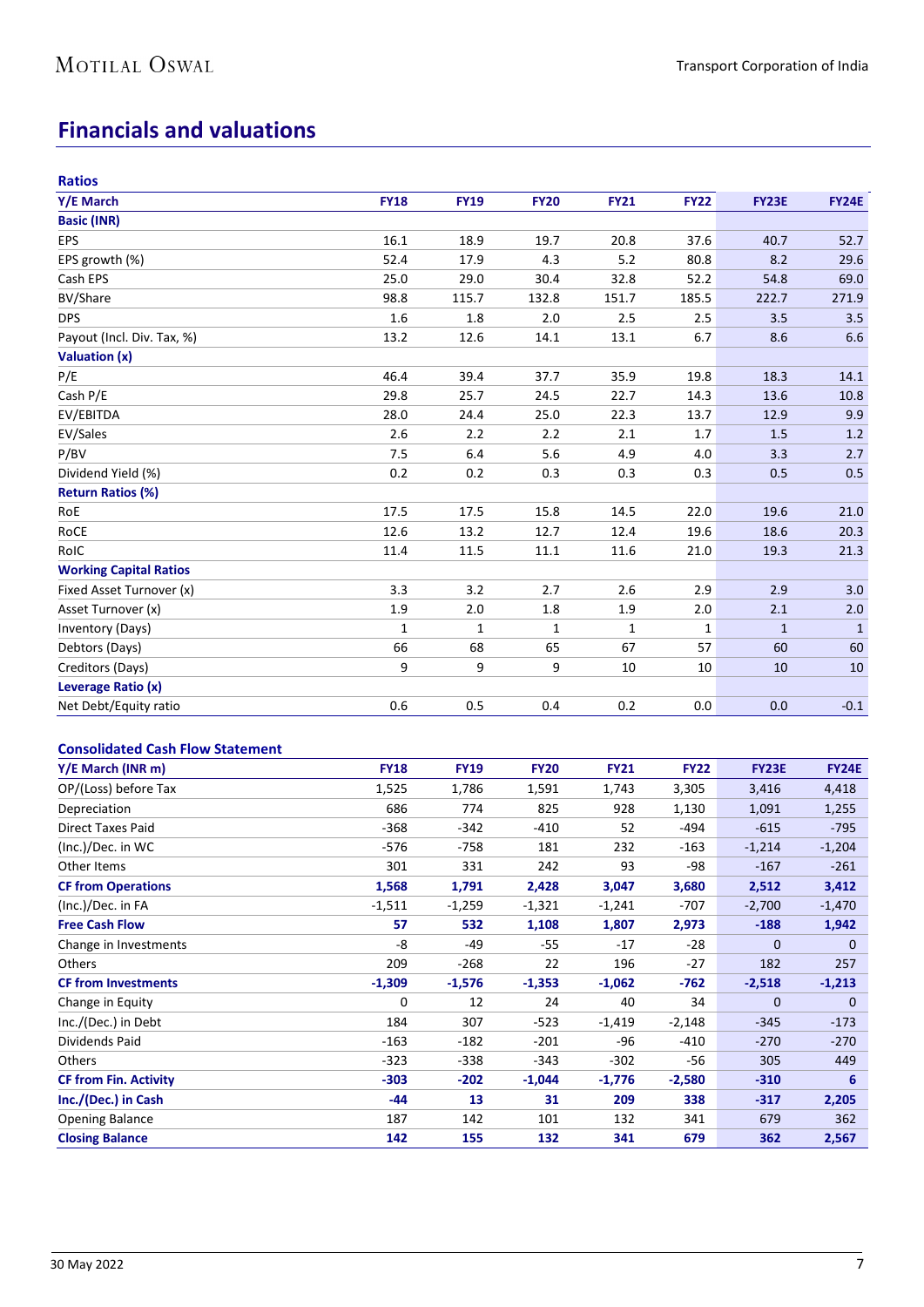**N O T E S**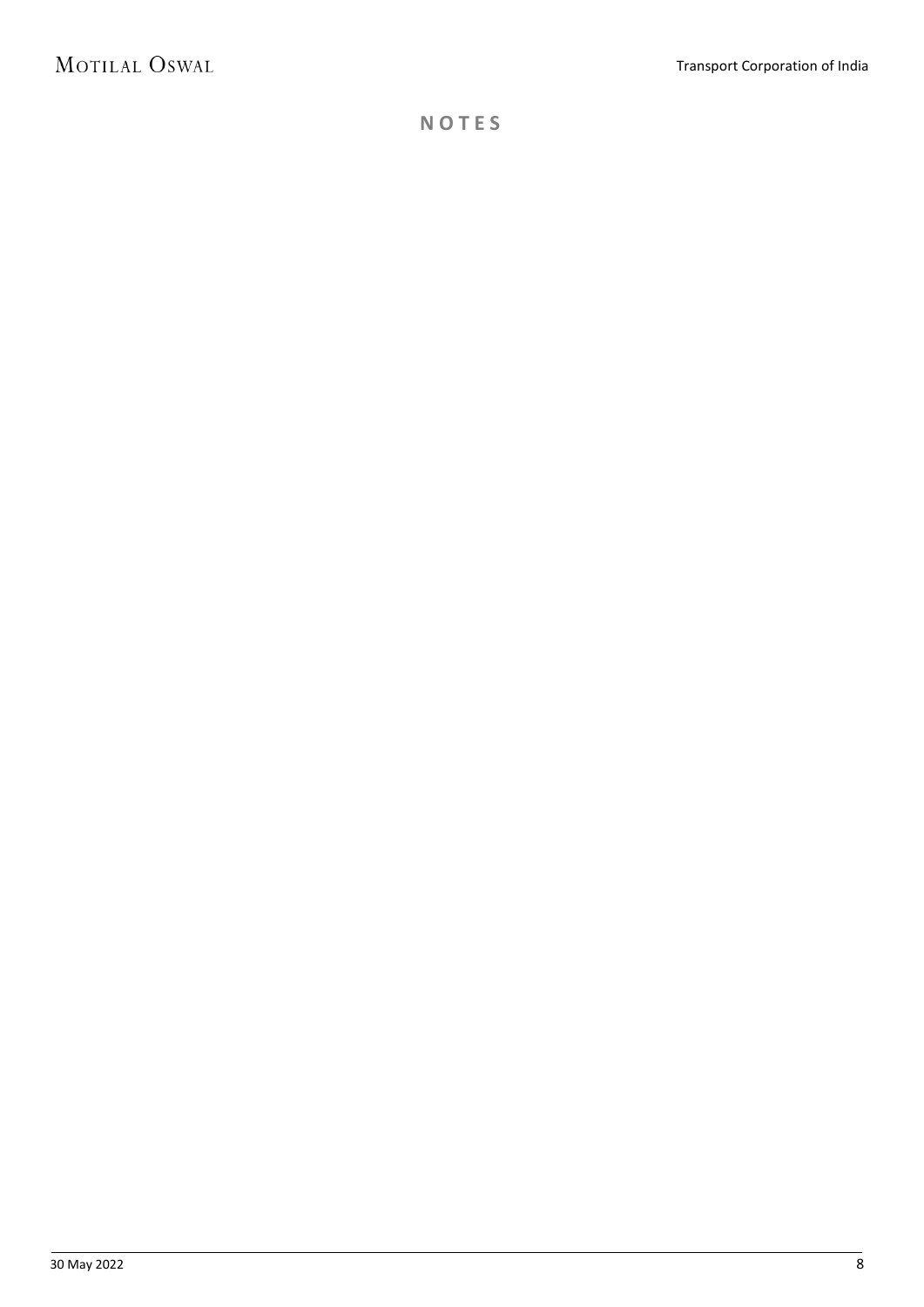| Explanation of Investment Rating |                                                                                              |  |  |  |  |
|----------------------------------|----------------------------------------------------------------------------------------------|--|--|--|--|
| <b>Investment Rating</b>         | Expected return (over 12-month)                                                              |  |  |  |  |
| <b>BUY</b>                       | $> = 15%$                                                                                    |  |  |  |  |
| SELL                             | $< -10%$                                                                                     |  |  |  |  |
| NEUTRAL                          | $\le$ - 10 % to 15%                                                                          |  |  |  |  |
| <b>UNDER REVIEW</b>              | Rating may undergo a change                                                                  |  |  |  |  |
| NOT RATED                        | We have forward looking estimates for the stock but we refrain from assigning recommendation |  |  |  |  |

\*In case the recommendation given by the Research Analyst is inconsistent with the investment rating legend for a continuous period of 30 days, the Research Analyst shall within following 30 days take appropriate measures to make the recommendation consistent with the investment rating legend.

#### **Disclosures**

The following Disclosures are being made in compliance with the SEBI Research Analyst Regulations 2014 (herein after referred to as the Regulations).

MotilalOswal Financial Services Ltd. (MOFSL) is a SEBI Registered Research Analyst having registration no. INH000000412. MOFSL, the Research Entity (RE) as defined in the Regulations, is engaged in the business of providing Stock broking services, Investment Advisory Services, Depository participant services & distribution of various financial products. MOFSL is a subsidiary company of Passionate Investment Management Pvt. Ltd..(PIMPL). MOFSL is a listed public company, the details in respect of which are available on [www.motilaloswal.com.](http://www.motilaloswal.com/) MOFSL (erstwhile MotilalOswal Securities Limited - MOSL) is registered with the Securities & Exchange Board of India (SEBI) and is a registered Trading Member with National Stock Exchange of India Ltd. (NSE) and Bombay Stock Exchange Limited (BSE), Multi Commodity Exchange of India Limited (MCX) and National Commodity & Derivatives Exchange Limited (NCDEX) for its stock broking activities & is Depository participant with Central Depository Services Limited (CDSL) National Securities Depository Limited (NSDL),NERL, COMRIS and CCRL and is member of Association of Mutual Funds of India (AMFI) for distribution of financial products and Insurance Regulatory & Development Authority of India (IRDA) as Corporate Agent for insurance products. Details of associate entities of MotilalOswal Financial Services Limited are available on the website a[t http://onlinereports.motilaloswal.com/Dormant/documents/List%20of%20Associate%20companies.pdf](http://onlinereports.motilaloswal.com/Dormant/documents/List%20of%20Associate%20companies.pdf)

MOFSL and its associate company(ies), their directors and Research Analyst and their relatives may; (a) from time to time, have a long or short position in, act as principal in, and buy or sell the securities or derivatives thereof of companies mentioned herein. (b) be engaged in any other transaction involving such securities and earn brokerage or other compensation or act as a market maker in the financial instruments of the company(ies) discussed herein or act as an advisor or lender/borrower to such company(ies) or may have any other potential conflict of interests with respect to any recommendation and other related information and opinions.; however the same shall have no bearing whatsoever on the specific recommendations made by the analyst(s), as the recommendations made by the analyst(s) are completely independent of the views of the associates of MOFSL even though there might exist an inherent conflict of interest in some of the stocks mentioned in the research report

MOFSL and / or its affiliates do and seek to do business including investment banking with companies covered in its research reports. As a result, the recipients of this report should be aware that MOFSL may have a potential conflict of interest that may affect the objectivity of this report. Compensation of Research Analysts is not based on any specific merchant banking, investment banking or brokerage service transactions. Details of pending Enquiry Proceedings of MotilalOswal Financial Services Limited are available on the website at<https://galaxy.motilaloswal.com/ResearchAnalyst/PublishViewLitigation.aspx>

A graph of daily closing prices of securities is available a[t www.nseindia.com,](http://www.nseindia.com/) [www.bseindia.com.](http://www.bseindia.com/) Research Analyst views on Subject Company may vary based on Fundamental research and Technical Research. Proprietary trading desk of MOFSL or its associates maintains arm's length distance with Research Team as all the activities are segregated from MOFSL research activity and therefore it can have an independent view with regards to Subject Company for which Research Team have expressed their views.

#### **Regional Disclosures (outside India)**

This report is not directed or intended for distribution to or use by any person or entity resident in a state, country or any jurisdiction, where such distribution, publication, availability or use would be contrary to law, regulation or which would subject MOFSL & its group companies to registration or licensing requirements within such jurisdictions. **For Hong Kong:** 

This report is distributed in Hong Kong by MotilalOswal capital Markets (Hong Kong) Private Limited, a licensed corporation (CE AYY-301) licensed and regulated by the Hong Kong Securities and Futures Commission (SFC) pursuant to the Securities and Futures Ordinance (Chapter 571 of the Laws of Hong Kong) "SFO". As per SEBI (Research Analyst Regulations) 2014 MotilalOswal Securities (SEBI Reg No. INH000000412) has an agreement with MotilalOswal capital Markets (Hong Kong) Private Limited for distribution of research report in Hong Kong. This report is intended for distribution only to "Professional Investors" as defined in Part I of Schedule 1 to SFO. Any investment or investment activity to which this document relates is only available to professional investor and will be engaged only with professional investors." Nothing here is an offer or solicitation of these securities, products and services in any jurisdiction where their offer or sale is not qualified or exempt from registration. The Indian Analyst(s) who compile this report is/are not located in Hong Kong & are not conducting Research Analysis in Hong Kong.

### **For U.S.**

MotilalOswal Financial Services Limited (MOFSL) is not a registered broker - dealer under the U.S. Securities Exchange Act of 1934, as amended (the 1934 act<sup>"</sup>) and under applicable state laws in the United States. In addition MOFSL is not a registered investment adviser under the U.S. Investment Advisers Act of 1940, as amended (the "Advisers Act" and together with the 1934 Act, the "Acts), and under applicable state laws in the United States. Accordingly, in the absence of specific exemption under the Acts, any brokerage and investment services provided by MOFSL , including the products and services described herein are not available to or intended for U.S. persons. This report is intended for distribution only to "Major Institutional Investors" as defined by Rule 15a-6(b)(4) of the Exchange Act and interpretations thereof by SEC (henceforth referred to as "major institutional investors"). This document must not be acted on or relied on by persons who are not major institutional investors. Any investment or investment activity to which this document relates is only available to major institutional investors and will be engaged in only with major institutional investors. In reliance on the exemption from registration provided by Rule 15a-6 of the U.S. Securities Exchange Act of 1934, as amended (the "Exchange Act") and interpretations thereof by the U.S. Securities and Exchange Commission ("SEC") in order to conduct business with Institutional Investors based in the U.S., MOFSL has entered into a chaperoning agreement with a U.S. registered brokerdealer, MotilalOswal Securities International Private Limited. ("MOSIPL"). Any business interaction pursuant to this report will have to be executed within the provisions of this chaperoning agreement.

The Research Analysts contributing to the report may not be registered /qualified as research analyst with FINRA. Such research analyst may not be associated persons of the U.S. registered broker-dealer, MOSIPL, and therefore, may not be subject to NASD rule 2711 and NYSE Rule 472 restrictions on communication with a subject company, public appearances and trading securities held by a research analyst account.

#### **For Singapore**

In Singapore, this report is being distributed by MotilalOswal Capital Markets Singapore Pte Ltd ("MOCMSPL") (Co.Reg. NO. 201129401Z) which is a holder of a capital markets services license and an exempt financial adviser in Singapore As per the approved agreement under Paragraph 9 of Third Schedule of Securities and Futures Act (CAP 289) and Paragraph 11 of First Schedule of Financial Advisors Act (CAP 110) provided to MOCMSPL by Monetary Authority of Singapore. Persons in Singapore should contact MOCMSPL in respect of any matter arising from, or in connection with this report/publication/communication. This report is distributed solely to persons who qualify as "Institutional Investors", of which some of whom may consist of "accredited" institutional investors as defined in section 4A(1) of the Securities and Futures Act, Chapter 289 of Singapore ("the SFA"). Accordingly, if a Singapore person is not or ceases to be such an institutional investor, such Singapore Person must immediately discontinue any use of this Report and inform MOCMSPL.

#### **Specific Disclosures**

- MOFSL. Research Analyst and/or his relatives does not have financial interest in the subject company, as they do not have equity holdings in the subject company.
- 2 MOFSL, Research Analyst and/or his relatives do not have actual/beneficial ownership of 1% or more securities in the subject company<br>3 MOFSL, Research Analyst and/or his relatives have not received compensation/other ben
- 3 MOFSL, Research Analyst and/or his relatives have not received compensation/other benefits from the subject company in the past 12 months
- 4 MOFSL, Research Analyst and/or his relatives do not have material conflict of interest in the subject company at the time of publication of research report 5 Research report of the subject company at the time of publicat
- 5 Research Analyst has not served as director/officer/employee in the subject company<br>6 MOFSI has not acted as a manager or co-manager of public offering of securities of the
- 6 MOFSL has not acted as a manager or co-manager of public offering of securities of the subject company in past 12 months
- 7 MOFSL has not received compensation for investment banking/ merchant banking/brokerage services from the subject company in the past 12 months
- 8 MOFSL has not received compensation for other than investment banking/merchant banking/brokerage services from the subject company in the past 12 months
- 9 MOFSL has not received any compensation or other benefits from third party in connection with the research report 10 MOFSL has not engaged in market making activity for the subject company
-